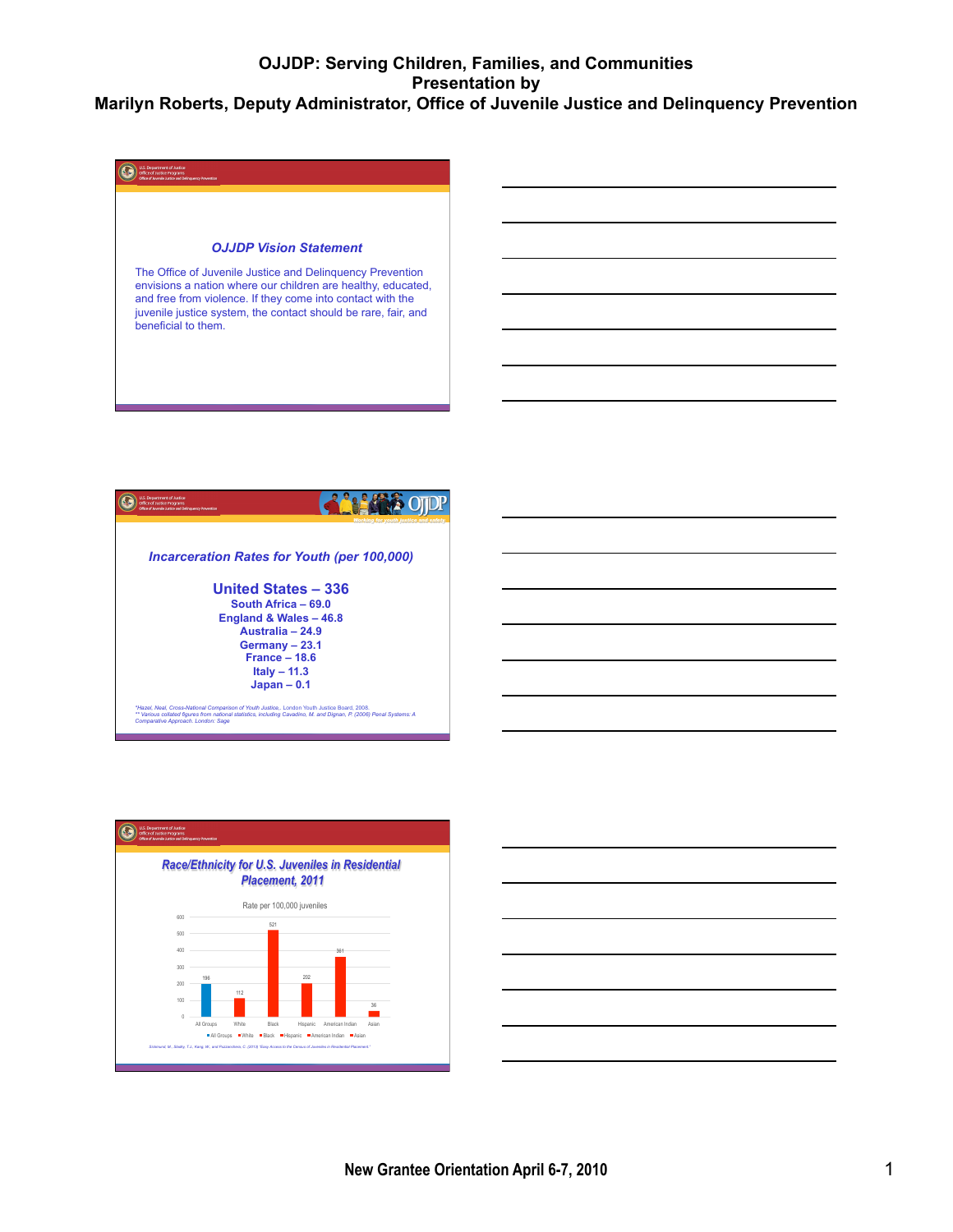



**15 FAX OTOP** Q Working for youth justice and safety *Incarceration Does NOT Reduce Recidivism*  s **Longer stays in juvenile institutions do not reduce recidivism.**   $\cdot$  In the period after incarceration, community**based supervision is effective for youth who have committed serious offenses.**  s **Youth who received community-based services were more likely to attend school, go to work, and avoid further offending.**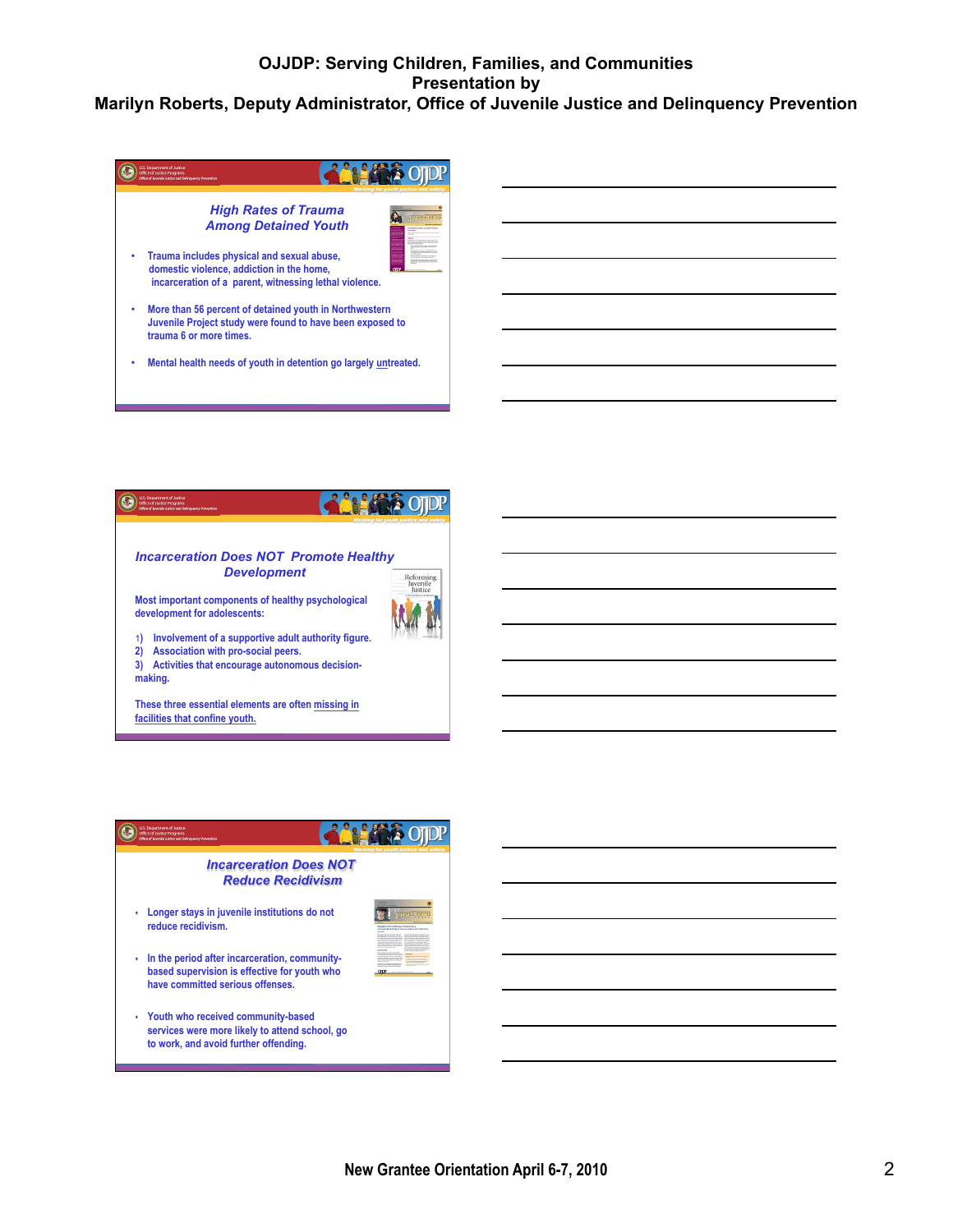



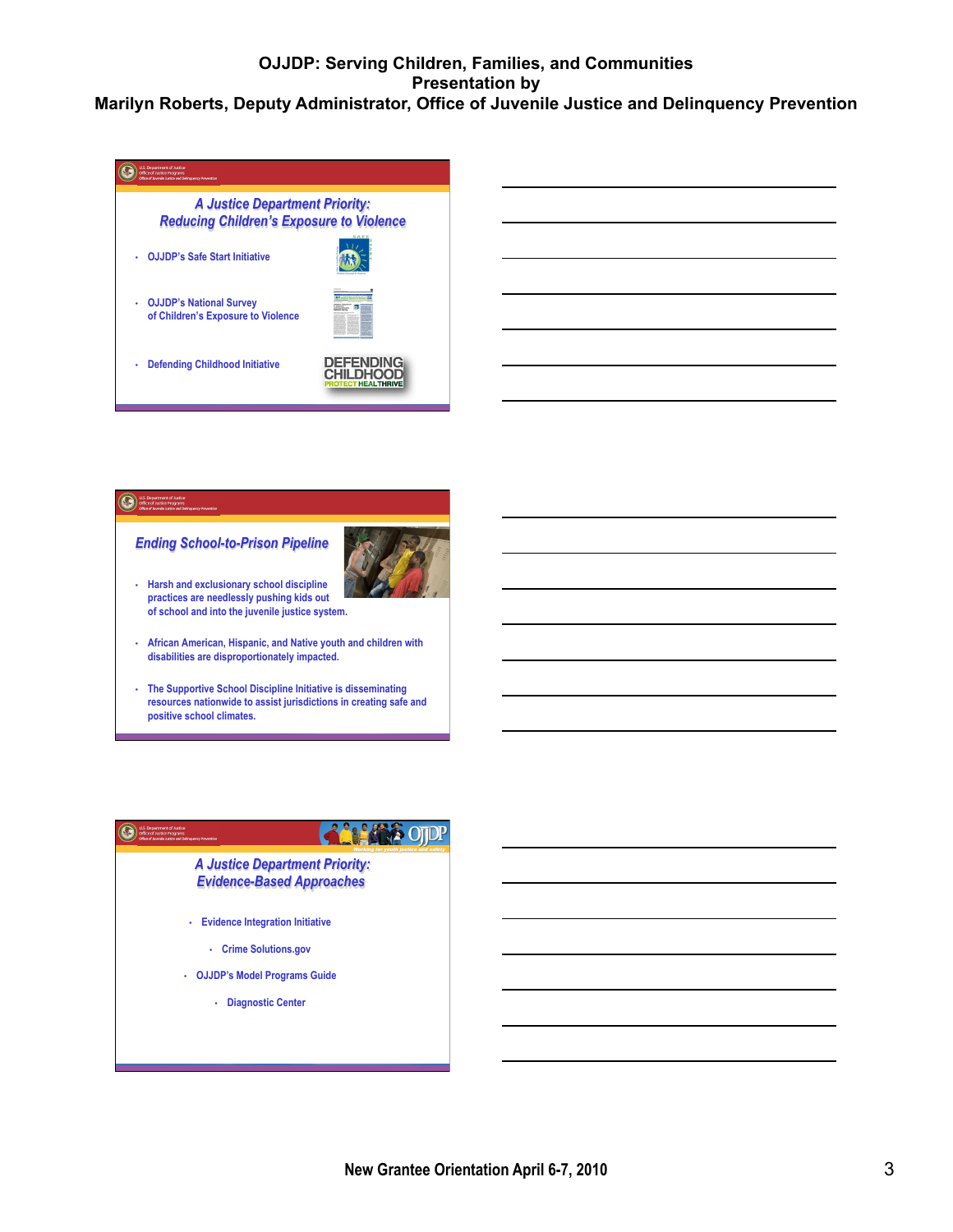# **OJJDP: Serving Children, Families, and Communities Presentation by**

#### **Marilyn Roberts, Deputy Administrator, Office of Juvenile Justice and Delinquency Prevention**



![](_page_3_Picture_3.jpeg)

![](_page_3_Picture_4.jpeg)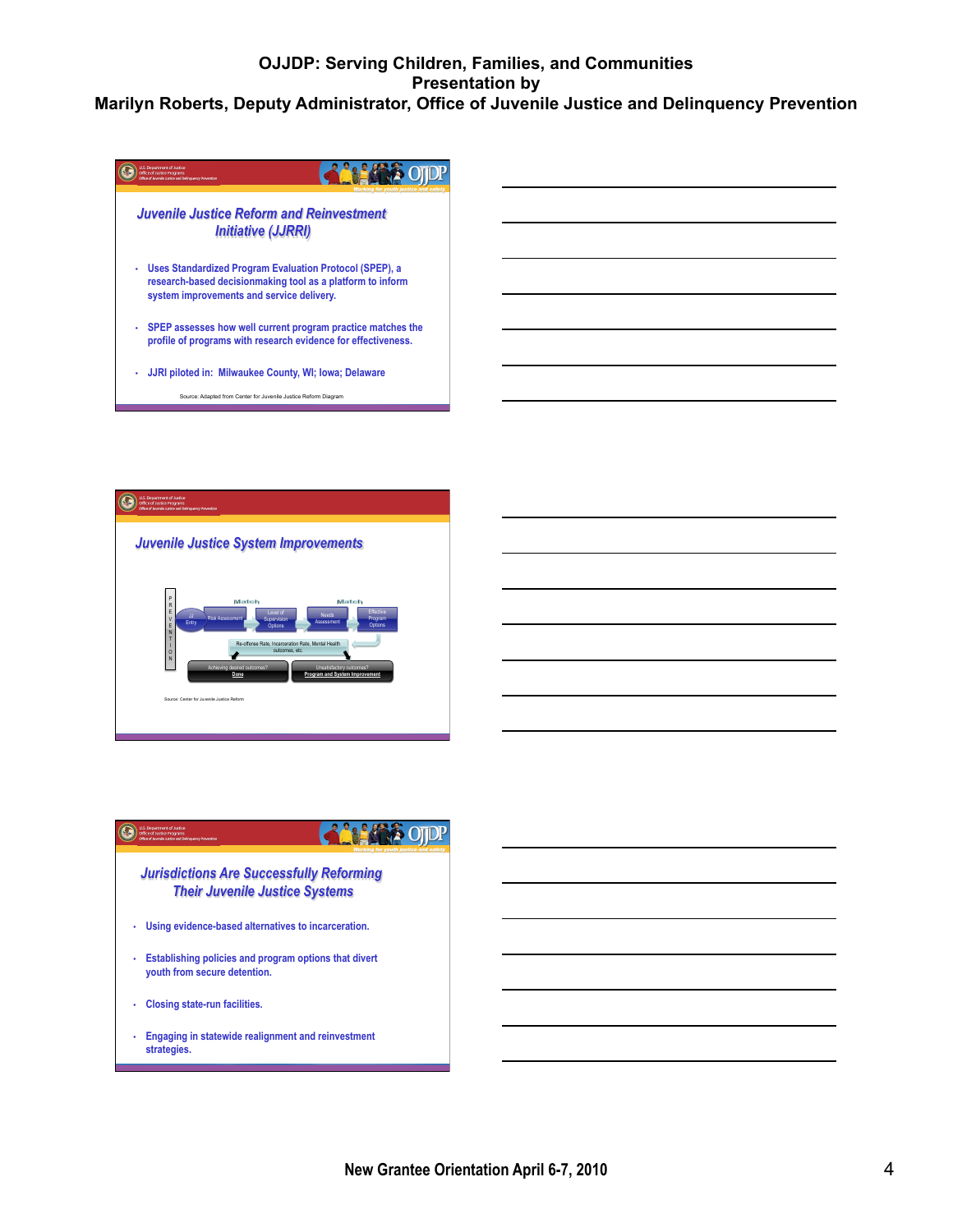## U.S. Department of Justice<br>Office of Austice Programs *Connecticut*  s **Reduced residential commitments from 680 in 2000 to 216 in 2011—nearly 70 percent.**  s **Expanded its investment in evidence-based, family-focused adolescent treatment programs with proven success in reducing problem behaviors from \$300,000 in 2000 to \$39 million in 2009.**  s **Reduced judicial processing (formal petition) of status offender**

s

**percent in 2010 and 2011.** 

**referrals from 50 percent of those filed in 2006–2007 to just 4.5** 

![](_page_4_Picture_3.jpeg)

![](_page_4_Picture_4.jpeg)